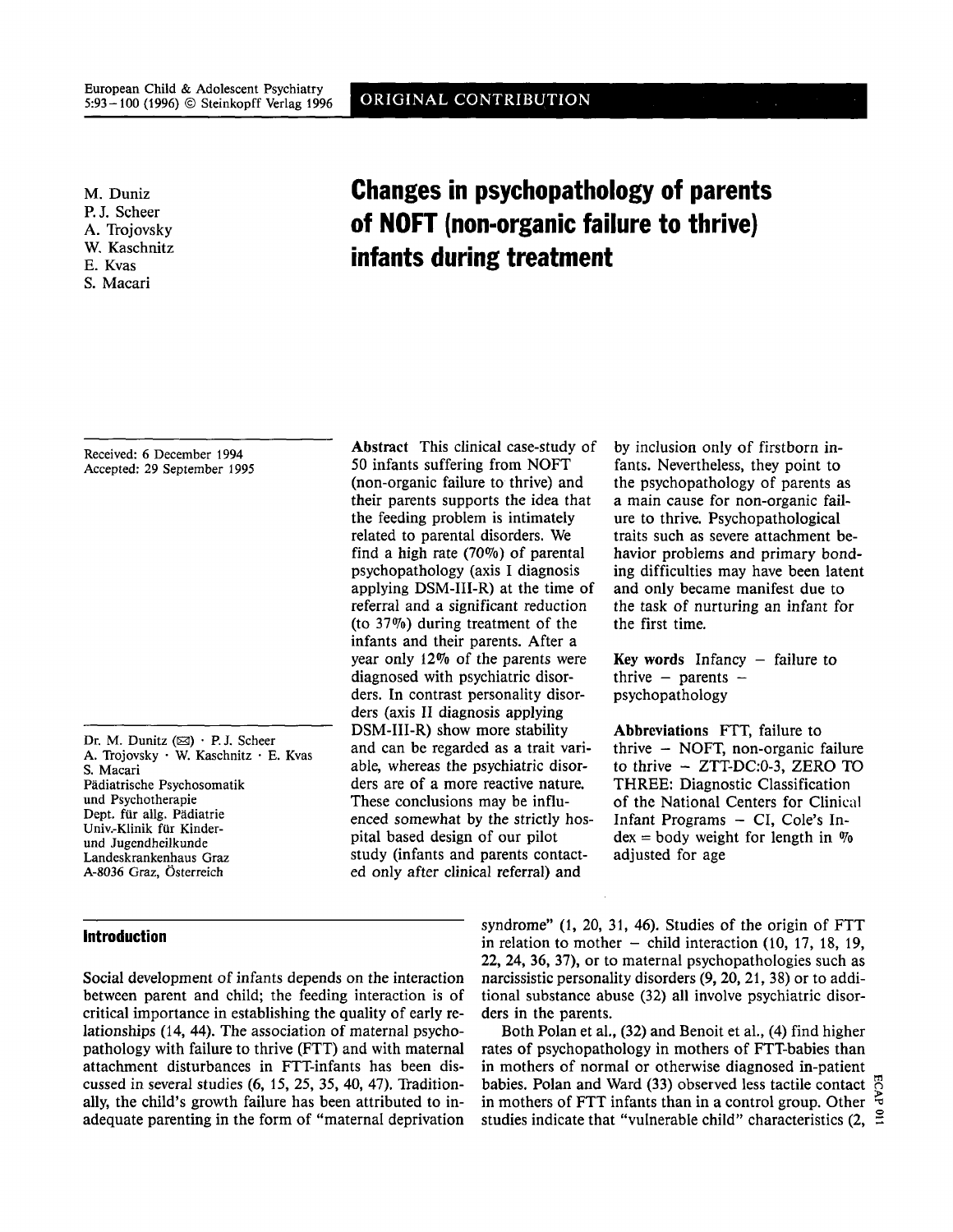7, 11, 34,  $41-43$ ) might influence the development of NOFT. Psychosocial stress tends to influence feeding behavior adversely (39); whereas help addressed to the developing families effects improvement (3). Some reports indicate associations between maternal recollections of their traumatic childhood experiences and self-esteem in FTT cases (3, 5, 16, 29). According to psychoanalytical theory such traumatic memories might have an important impact on parental functioning (12, 23, 26).

Although Lieberman and Birch (27) and Drotar (13, 14) argue that FTT research must concentrate on clinical examination of the whole family, rather than on just the mother (28) we follow the general view that mothering plays the most important role in the etiology of FTT. The planning of this study was influenced by our experience of the emotional reactions, profound psychopathology, and anxiety symptoms of the distressed mothers at the time of the infants' referral, and also by the sudden and almost complete abatement of psychic symptoms in mothers coinciding with the infants' recovery after successful treatment. The mothers' complaints included sleep disturbances, mood disturbances, anxiety, exhaustion, panic attacks, fear, bad dreams, feelings of insufficiency, guilt, hopelessness, and suicidal fantasies. As psychotherapeutically oriented pediatricians, we decided to perform a case study on parental psychiatric disorders in relation to NOFT and its treatment during a 14-month period.

# Sample

This study included 76 parents (48 mothers and 28 fathers) and their 50 firstborn infants  $-23$  boys and 27 girls  $-$  aged 6 to 18 months, admitted over a 14-months period to the psychosomatic unit of the University Children's Hospital, Graz, Austria. All infants were nonhandicapped, term-born and organically healthy; birth weight was in normal range. None of the infants was being breast-fed at referral. Referral of 22 infants occurred by the Division for General Paediatrics and Gastroenterology after having undergone a standard organic check-up, 13 infants were referred directly by pediatricians in private practice and 15 were referred by other pediatric hospitals. Of the infants, 47 were of Caucasian origin, 2 were racially mixed (I Phillipino-Caucasian, 1 Hamite-Caucasian), 1 was African. All infants and their parents were assessed on a in-patient basis, admitted with their mothers in the psychosomatic ward 2-54 days (mean 16.2 days). FTT was diagnosed if the infant showed a weight-loss or stagnation of weight-gain resulting in a Cole Index of  $< 85\%$ .

With the validated scale defined by Woolston (48) for rating the proportion of organicity in FTT-infants in six degrees of organicity we found: 34 infants showed no definable organic factor or only mild secondary complica-

tions of malnutrition (Woolston score  $1-2$ ). 16 infants showed malnutrition-based motor developmental delay and/or gastro-esophageal reflux (Woolston score 3). At referral 16 of the 50 infants were being tube fed, 9 intermittently, 7 constantly for a period longer than 2 weeks.

#### **Method**

All infants and all available caregivers (27 cases of both parents, 1 single father, 21 single mothers) were diagnosed independently by three trained raters having previously assessed inter-rater-reliability (0.87 for psychiatric diagnostic rating). All three raters are constant members of the psychosomatic-psychotherapeutic team and have been trained in psychiatry and psychotherapy including special courses in baby observation (Tavistock model). The process of diagnostic assessment consisted of:

A semi-structured clinical psychiatric interview (approx. 30 min) in a German adaptation of the DSM-III-R Non-patient Version (SCID-NP) for evaluation and assignment of psychiatric diagnosis.

A psychiatric interview (approx. 20 min) evaluating DSM-III-R Personality Disorders (adapted after SCID-II) with the parents.

Two standardized Behavior Observation Scales rating a 15-min play- and a 15-min feeding situation (applying Chatoor (8) with 49/52 subitems) recorded on video during the first 2 days after admission.

The Child Working Model Interview (50) evaluates internal representations of the parents. This interview is performed separately with each parent in absence of the infant and provides an impression of the affective quality of the parent-infant relationship with 14 sub-items.

Assignment of DSM-III-R diagnosis for each infant and a diagnosis according to the ZTT-DC:  $0-3$  (30) including an assessment of the parent-infant relationship according to the manual. The manual in its last revised form provides seven options for relationship disorders (overinvolved/underinvolved/anxious-tense/angry-hostile/three subcategories of abusive relationship) and three degrees of severity: perturbance/disturbance/disorder.

#### Procedure

The full diagnostic assessment lasted  $4-6$  h, performed mostly in the course of  $2-3$  sessions during the first week of admission. The second assessment, 3 months later, included a check of the infants' weight and re-evaluated the psychiatric condition of the parents. The third assessment was done after 1 year. These diagnostic assessments included measurement of the infant's weight, length and development. In the 3- and 12-month assessments the interviewers did not inform the parents about their previous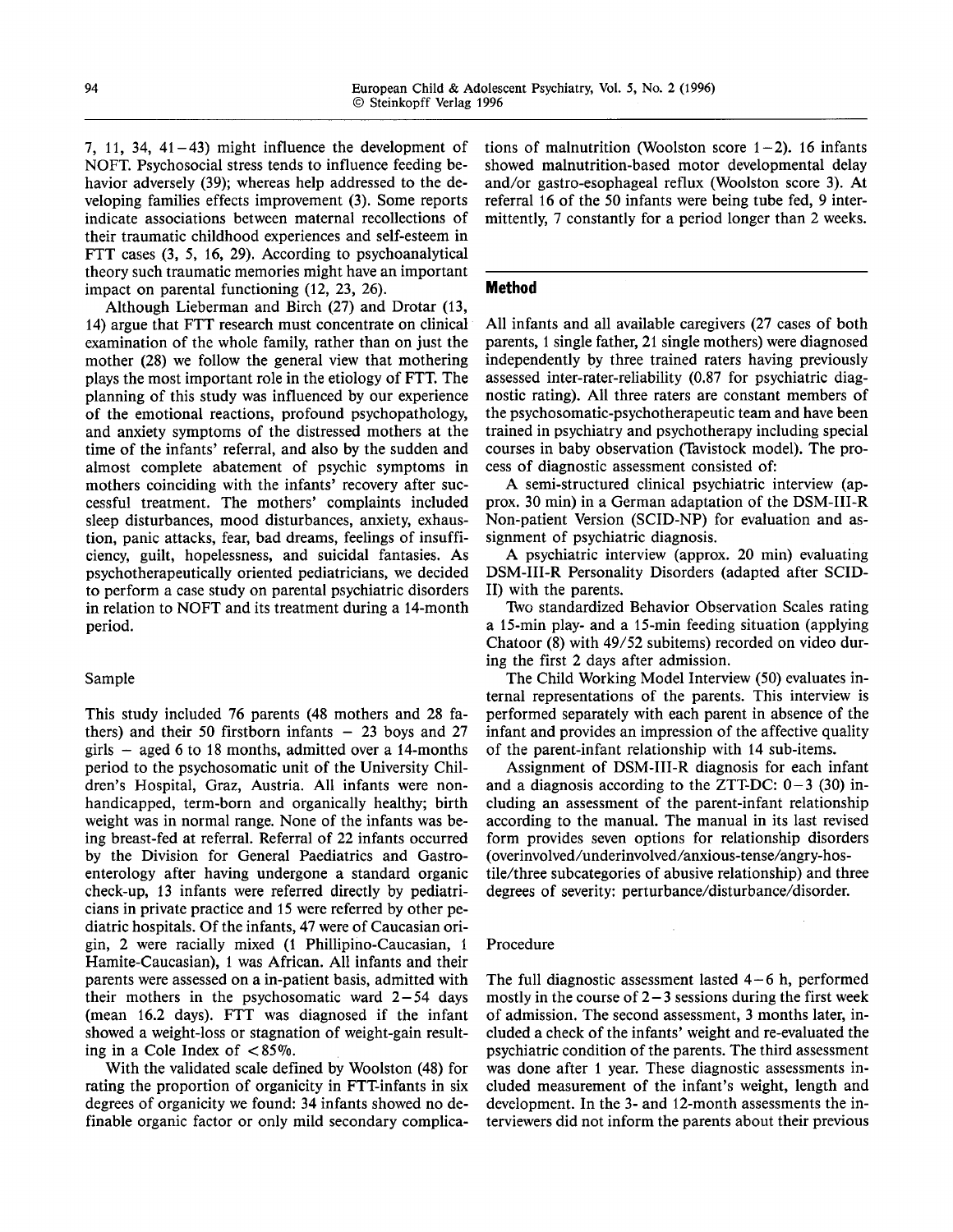diagnosis. (These interviewers were not involved in the actual treatment of the parents or the infants). For the assessment of the infant's relationship to its parents and vice versa, a video (15 min) of the mutual interaction during play and another  $(10-15 \text{ min})$  of a feeding situation according to the description of Chatoor (8) were recorded at all three evaluations. Chatoor's Play Behaviour Scale and her Feeding Behaviour Scale were evaluated by two trained raters independently and blind to each other, having previously assessed inter-rater-reliability (0.76 for videotape rating).

According to Chatoor's rules (8), a score difference greater than 2 requires re-evaluation on each sub-item. Psychopharmacological treatment was offered in only three cases of extreme maternal dyssomnia for a brief period. Psychotherapy and guidance were offered to all parents with varying degrees of compliance. Psychiatric disorders were treated supportively and dynamic psychoanalytical therapy was avoided. When requested by individual parents, psychotherapeutic treatment was encouraged mostly outside the hospital setting. Additional sociodemographic information about the family was gained by the medical staff and/or by the social worker of our team.

#### **Treatment**

All costs for medical treatment in Austria are covered by the social security and national health services. Coverage is independent of in- or out-patient setting and of duration of treatment. This allows therapy-planning according to individual needs. Within a large general pediatric central University Hospital with 200 in-patient beds, our division is labeled "pediatric psychosomatics and pediatric psychotherapy" and holds a separate in-patient ward with 14 beds, four of which can be adapted as mother-infant units. The members of our team are pediatricians and psychotherapists (two with independent training), in charge of both medical and psychological disorders. As members of a specialized division in the hospital, we are responsible for "difficult" parents and for infantile symptoms associated with interactive or relational difficulties. The nursing staff is also psychotherapeutically trained and can generally cope well with emotional distress. Our theoretical framework is influenced by the concept of "internal representations" (49). "Internal representation" is the psychoanalytic assumption meaning the fantasies and thoughts a mother experiences during pregnancy and after birth about her baby. Their sub- and pre-conscious thoughts and feelings of the mother influence her interaction with her baby and are themselves influenced by the mother-child interaction the mother has experienced herself. They can be assessed by a questionnaire (49) and are used by us for diagnostic impression. (We find mostly severe deficits in internal representations.) The interview is used as a basic exchange between the mothers and psy-

chotherapists and is a starting point for psychotherapy. Fathers are involved in all psychotherapeutic sessions if at all possible. During the first  $2-3$  weeks the psychotherapy occurs weekly, then less frequently. A generous availability of the team members (available by paging) provides a sense of security for the parents, and also a feeling of being able to share the burden of their problems with knowledgeable and understanding counsellors. In addition to the ward, we have two rooms for psychotherapy, one play-therapy room and one large room for family sessions, both the latter equipped with one-way mirrors for observation, audito- and videotaping equipment, as well as one extra room for pediatric examinations.

Treatment hinges on parental compliance with two basic rules:

- 1) Offer the infant food if and only if a hunger cue has been shown.
- 2) Stop feeding immediately after any hint of refusal of food.

Compliance with these rules results in a marked change in the feeding atmosphere: the stress level is reduced, leading to more relaxed behavior of the infant and its parents. This is the first goal of treatment. Treatment of NOFT must ensure weight gain while at the same time de-emphasizing the topic of weight gain. This paradox is a main focus of the in-patient setting. The parent and the infant select the food they like (no pediatric diet plans). Portions are too small rather than too large. The aim is to stimulate the child to break the vicious circle of opposition against feeding under pressure.

The infants are offered food to experiment with at intervals, e.g., pieces of peeled apple, bread crusts, biscuits. Food intake  $-$  content or quantity  $-$  is not registered or controlled in any way. Body-weight is measured each morning, a weekly gain of 200-400 grams being considered satisfactory. Feeding itself is performed only by the mother, with support from members of our team as necessary, e.g., provision of high chairs, etc. The supportive and psychotherapeutic ward-atmosphere allows the mothers to become receptive and open to the recommendations of the nurses and thus they can be involved in new learning processes. As various relationships are being established between the mothers and members of the team, transference and countertransference phenomena engage the insecure mothers into a network of support and emotionality resembling a nourishing family atmosphere. The "bad mother" feels she is being transformed into a "good mother".

The focus of treatment is not the child, not the mother, and not the food, but the parent-infant relationship. As the spouse relationship is often found to be unbalanced in cases of NOFT infants, the fathers are integrated into treatment as soon as possible and marital issues are discussed independently of the feeding problems.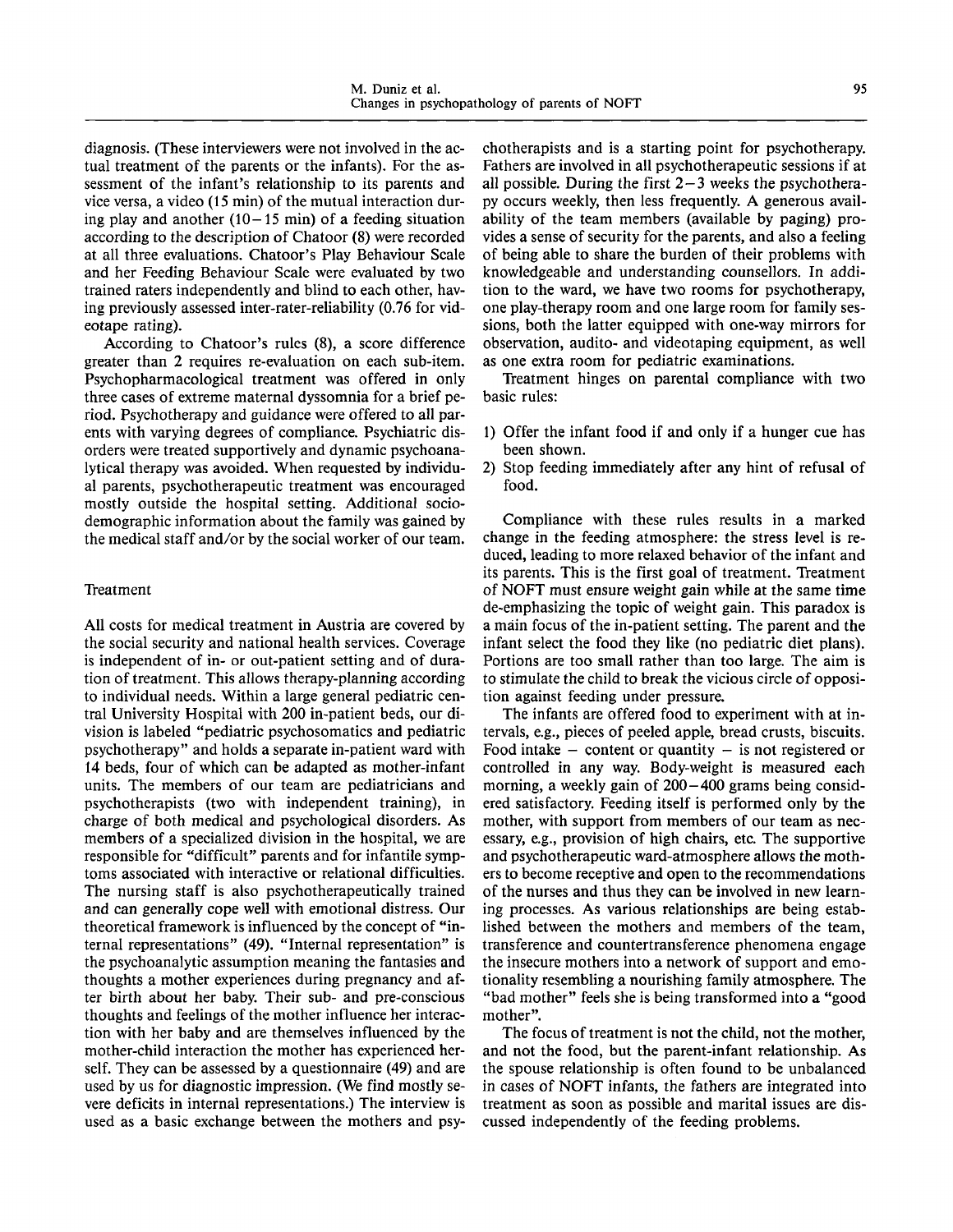#### *Vignette # I*

Barbara, the first-born girl of two archaeology students aged 20 and 24 years, was referred to our team with the diagnosis of suspected infantile anorexia nervosa. Barbara was 17 month old and had suffered two episodes of gastro-enteritis at 11 and 14 months. Her mother, who had herself suffered from anorexia nervosa from age 14-16 was becoming increasingly tense and anxious about the topic of sufficient weight gain, especially since Barbara had never been a good eater and was now failing to catch up sufficiently after the two intestinal infections. During 10 weeks of in-patient treatment in a traditional pediatric ward, Barbara had been force fed and, since this was unsuccessful, had been put onto continuous feeding by nasogastric tube. During these 10 weeks no weightgain was achieved. Initially, Barbara had shown strong opposition to all situations concerning feeding but she gradually became passive and distant, even turning away when her parents came for their daily visit. Both parents and the ward staff were very worried since Barbara could not be involved in any pleasurable activity, she only played silently with her dolls and toys. (Cole's Index was 76% at this point, and the infant was not dehydrated). In the videotaped play interaction at the time of referral to our team, both parents seemed eager to reach their daughter by any means and were desperate at their inability to achieve positive contact. Barbara was withdrawn, with frozen expression, automatically playing with a music-box. On admission to our ward with her mother the nasogastric tube was removed. The parents were encouraged to handle Barbara as naturally as possible and to ignore the topic of food. Some 4 h after admission, Barbara got hold of a peeled banana and squeezed it over herself, joyfully catching some with her mouth. The next surprise was that she found a roll and stuffed it eagerly into her mouth. Both parents, after an elaborate psychotherapeutic talk, were persuaded to withhold from immediate interventions; they followed Barbara's activities somewhat amazed and bewildered. The in-patient stay lasted 4 days. After a week, Barbara was back to normal eating, as if the "whole thing had been a bad dream". Her weight gain was impressive: she put on 2 kg in 2 months and showed a CI of  $103\%$  after 3 and  $98\%$  after 12 months. Supportive counseling and interaction oriented guidance were the essential part of this treatment.

#### *Vignette # 2*

Alexandra had started having abdominal pains and spasms at the end of the third month, about 2 weeks after weaning from the breast. Her 29-year-old mother had stopped breast-feeding earlier than planned because, as she described, she could not free herself from being reminded of a cow. This provoked feelings of disgust, even though at the same time telling herself that breast feeding

was the very best a mother could provide. At Alexandra's birth her parents had been married for 7 years and had a history of unsuccessful attempts to achieve pregnancy. Alexandra was thus the fulfilment of her parents' dreams, and both of them tried hard to be perfect caregivers. During pregnancy sexual contact between the parents stopped to prevent any risk of miscarriage. Alexandra was referred to our unit at the age of 5 months by the family pediatrician. Symptoms included a tendency to constipation and flatulence; appetite was low and weight stagnation over 2 months was resulting in failure to thrive, with weight for length 84% CI at referral. The mother complained about her own severe sleeping problems, nervousness and anxiety, and would not leave her baby 1 min unattended. A1 exandra's parents insisted on in-patient treatment.

The mother's diagnosis was: adjustment disorder with mixed emotional features and an obsessive-compulsive personality disorder. The father also showed obsessive-compulsive traits but was not assigned a DSM-III-R diagnosis. Apart from the impending FTT, Alexandra was a healthy, happy, responsive and well attached baby. She simply ended her eating activity about halfway through the meal in a decided and determined manner, with unmistakable cues of refusal. Her mother was deeply upset; she wept, uttered suicidal thoughts, and was sure that the staff was hiding a terrible fatal diagnosis from her. She spent hours feeding Alexandra or staring at her bowel movements, waiting for stool. The father was also upset and said that his wife was becoming more disturbed every day. He was about to leave the country for some time for professional reasons but could not part from his wife in this state.

Individual interviews revealed a highly insecure personality in the mother, who had always depended on her own mother. She was now aware of the need that she had to detach herself from her own mother and take over responsibilities; especially since her mother had been diagnosed with T-cell leukemia during the pregnancy with AIexandra. She had feelings of guilt that Alexandra's presence was threatening her mother's life in a mysterious way. Nine sessions of intensive supportive individual psychotherapy were offered, plus three interviews with both parents. After 3 weeks of in-patient stay, Alexandra's mother dared to try sleeping one night at home with the baby. Her feelings of insecurity were so intense that we were asked to hold the hospital room for 1 week, during which she would sleep at home but spend several hours daily on the ward using it as a day clinic. The feeding problems resolved gradually, but Alexandra remained a "difficult" baby for her mother. Only after long-term individual psychotherapy was set up for the mother did her psychiatric symptoms subsided. There was complete normalization of Alexandra's weight-curve, but sleep disturbances became manifest at the age of 10 months and needed another five sessions of combined pediatric-psychotherapeutic intervention at our division.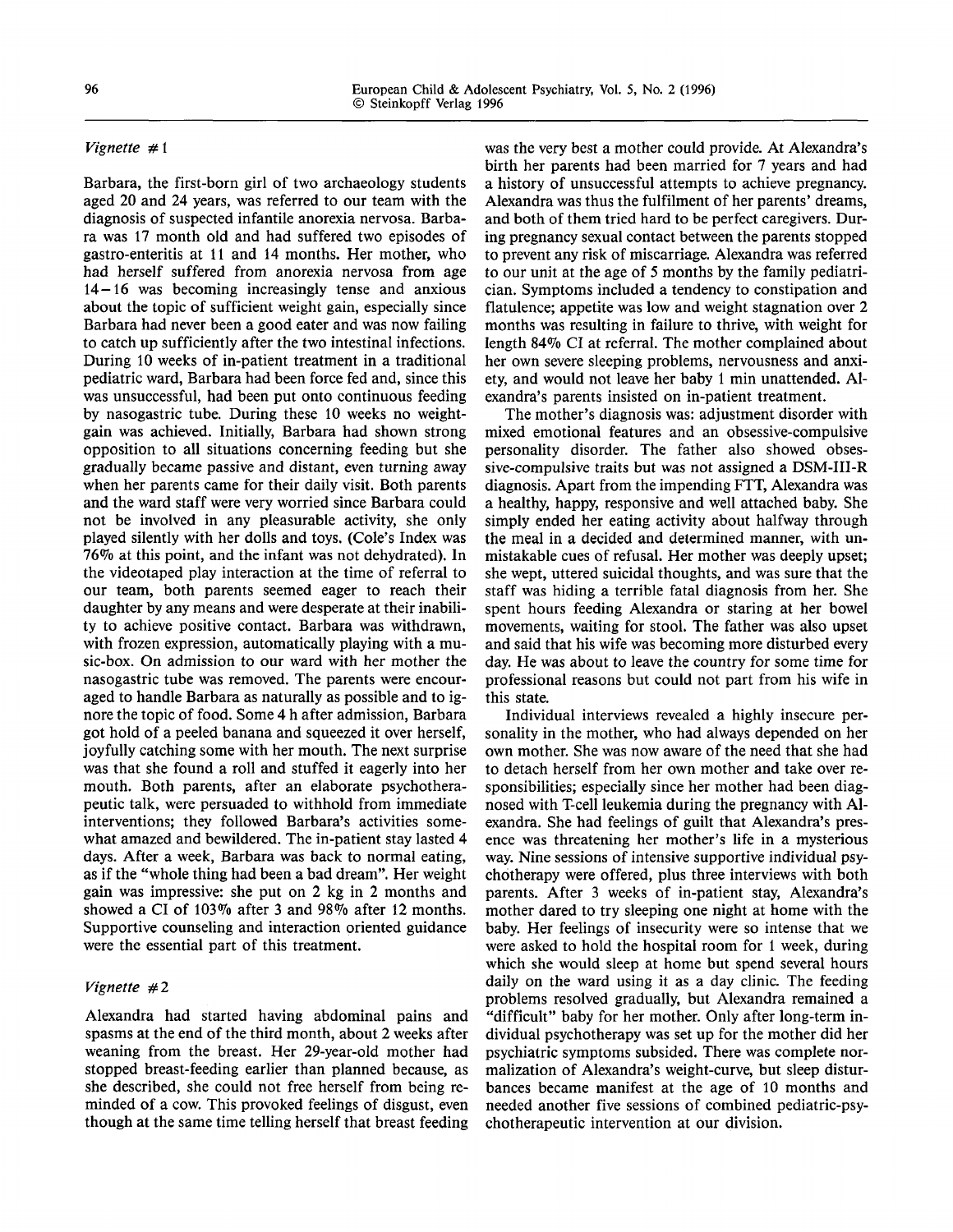After 1 year the psychiatric diagnosis for Alexandra's mother was omitted, but the personality disorder could be still found.

#### **Measures**

The data were processed using SPSS for Windows. Since psychopathological data is non-parametrical, only frequencies were calculated. The examinations of parental diagnosis and the measurement of the infant growth parameters are marked with B (at referral), D (after 3 months), E (after 1 year) on Figs. 1 and 2. The weight and length of each infant were assessed weekly, but for the study, five points were chosen: 1) birth (A), 2) referral (B), 3) I month after referral (C), 4) 3 months after referral (D), and 5) 12 months after referral (E).

With the Tanner-Whitehouse Standards Sliderule and a computerized program all growth data were transformed to Cole Indices and tested for normal distribution using Kolmogoroff-Smirnoff Goodness of Fit Test. The means of the indices were tested for significance using simple x2-tests (SPSS for Windows).

Significant difference of all growth data and the Cole indices were tested with Friedman two-way ANOVA.

### **Results**

Ninety-three percent  $(46)$  of the mothers and 38%  $(7)$  of the fathers showed axis 1 pathology at the first assessment (axis IB), shown in Fig. 1. Together, this was  $69.7\%$ 



B=referral, D=3 months later, E=12 months later

ers during the 1 year treatment period of 50 FTT infants

of all assessed caregivers. The following diagnoses were assigned using DSM-III-R: Depressive Disorders  $296.2-3x$  (5x), brief reactive Psychosis 298.80 (1x), Dysthymia 300.40 (4x), Somatoform Disorders 300.8x (10x), Eating Disorders 307.50 (4x), Adjustment Disorders 309.xx (20x), reactive attachment Disorder 313.89 (1x), Alcohol Dependence 303.90  $(2x)$ , Dyssomnia 307.40 (Ix), Impulse control disorder 312.3x (2x), Gender Identity Disorder 302.85 (1x), Sedative Dependence 304.10 (2x). The second evaluation (axis ID) of axis I diagnosis found a reduction in pathology to  $36.8\%$  of all caregivers,  $48\%$  $(23)$  of the mothers and 19% (5) of the fathers (Fig. 1). The following diagnoses were assigned using DSM-III-R: Depressive Disorders 296.3x (3x), Dysthymia 300.40 (4x), Somatoform Disorders 300.8x (4x), Eating Disorders 307.50 (Ix), Adjustment Disorders 309.xx (10x), Reactive Attachment Disorder 313.89 (Ix), Alcohol Dependence 303.90 (2x), Dyssomnia 307.40 (Ix), Impulse control disorder 312.3x (2x), Gender Identity Disorder 302.85 (Ix), Sedative Dependence 304.10 (Ix). The third evaluation (axis IE) showed pathology on axis I in only  $11.8\%$  of all caregivers, 14% (7) of the mothers and 8% (2) of the fathers. The following diagnoses were assigned using DSM-III-R: Depressive Disorders 296.3x (3x), Adjustment Disorders 309.xx (4x), Alcohol Dependence 303.90 (Ix), Impulse control disorder 312.3x (Ix).

Axis II diagnosis showed a more stable manifestation in all three assessments:  $23.7\%$  (axis IIB),  $23.7\%$  (axis liD), 18.4070 (axis liE) (Fig. 1). Relationship diagnosis was assigned according to the criteria of the ZTT-DC:  $0-3$  manual in three degrees of severity at each assessment. This was overinvolved in 34 cases (27 mothers, 7 fathers), underinvolved in 21 cases (13 mothers, 8 fathers), anxious-tense in 10 cases (all mothers) and mixed in 12 cases (9 mothers, 3 fathers). Additionally, there was one



Fig. 1 Reduction of Axis 1/11 DSM-III-R diagnosis in 76 caretak- Fig. 2 Mean Coles's Indices (Weight for Height) Treatment period:<br>ers during the 1 year treatment period of 50 FTT infants 1 year, n = 50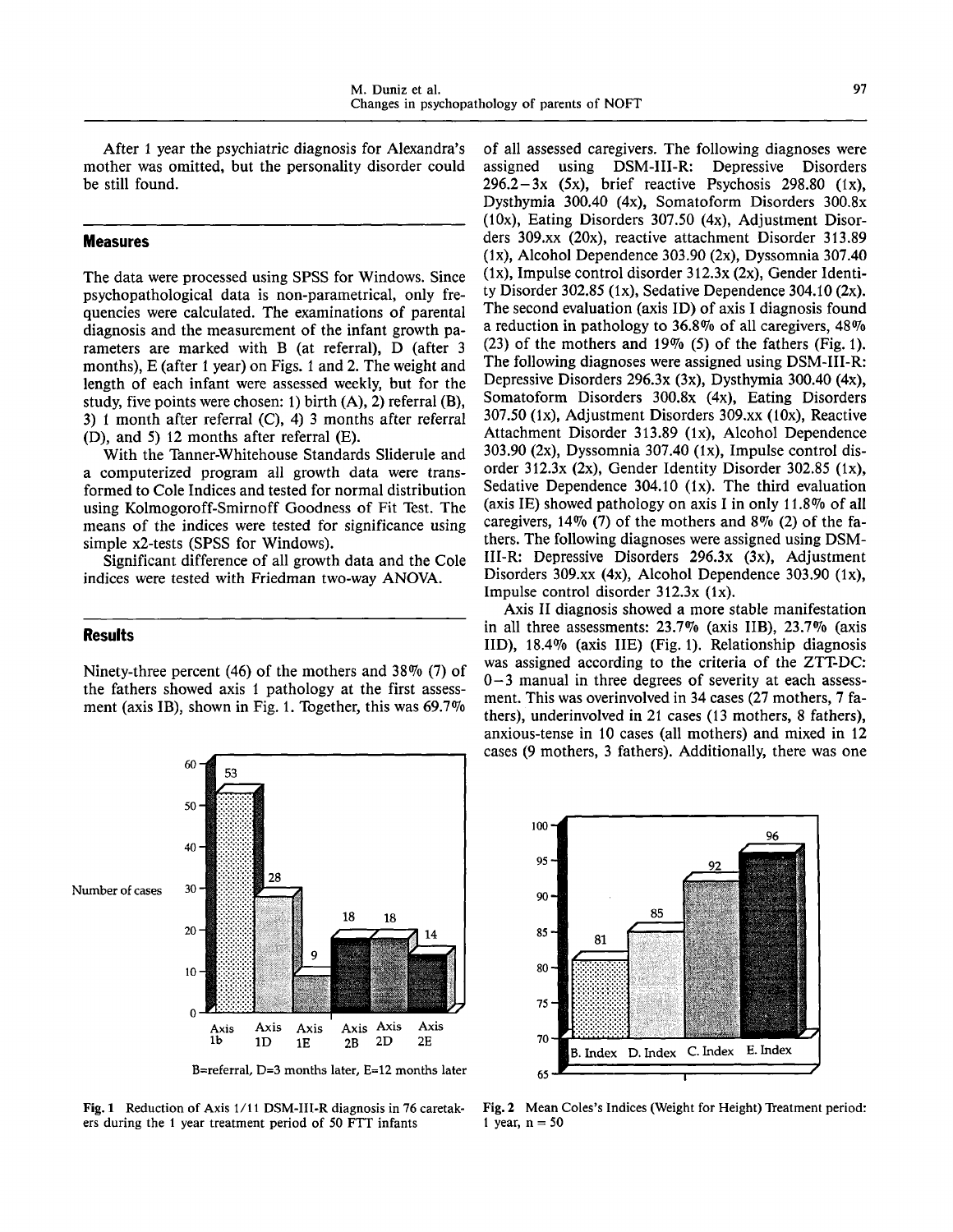Table 1 Means of weight and length of the infants (before CI was determined)

| Weight and length     | Mean SD<br>in kg | Mean SD<br>in cm |
|-----------------------|------------------|------------------|
| $A = at birth$        | $3.38 \pm 0.32$  | $50 + 1.4$       |
| $B = at$ referral     | $6.54 + 1.8$     | $67.6 \pm 8.7$   |
| $C = 1$ month later   | $7.32 + 1.7$     | $69.9 + 12.8$    |
| $D = 3$ months later  | $8.6 + 1.6$      | $74.4 \pm 7.1$   |
| $E = 12$ months later | $11.07 \pm 1.1$  | $82.56 + 4.9$    |

Normal distribution using the Kolmogorov-Smirnoff Goodness of Fit test

angry-hostile father-infant and one abusive mother-infant relationship. The specific type of relationship disorder proved constant for each parent-infant dyad over the whole period of observation, yet the degree of severity diminished: at the first assessment, relationship disorders were present in 100% of the mother-infant dyads (with mainly high levels (3) of severity) and in 8 of the father-infant dyads. Yet 1 year after treatment only 23 of the mothers and the same 7 of the fathers showed relationship pathology but to a far lesser degree of severity. Overall a striking correlation between the infants' degree of recovery and the simultaneous regression of parental psychopathology and of tension in the dyadic relationship was apparent.

Table 1 shows all infantile growth data. Cole indices  $(B-E$  index) showed a normal distribution.

Figure 1 shows the dynamics of parental psychopathology over the course of 1 year. The change of weight/ length growth index of the related infants over the same period of observation is demonstrated in Fig. 2. Using Friedman two-way ANOVA a significant difference was found p < 0.00001 level (chi-square 116,568).

### **Discussion**

The aim of this study was to investigate parental psychiatric disorder and its course during treatment of affected infants. The possible bias introduced by investigating a clinically referred sample, as opposed to a non-referred, community based population, means that our findings cannot be generalized to a wider, representative group of FTT infants (28, 41, 42, 45). During the preparation of this paper psychotherapeutic colleagues indicated that one possible conclusion of our work could be that the psychiatric illness of the parents could be caused by their infants' disorder: Thus the conclusion of the paper could encourage doctors to focus in the infants weight-gain alone, administering a "purely organic" pediatric, e.g., by applying tube-feeding. To meet this criticism we have presented the case-histories and demonstrated our psychotherapeutic setting to illustrate our "psycho-somatic" approach.

There is a widespread tendency in pediatrics to regard parents of FTT-infants as "difficult" parents. In other words, the non-organic nature of the disorder is taken to imply a "parentogenic" cause. The ability to assign psychiatric disorders to parents of children suffering from NOFT can be helpful or harmful because assignment of psychiatric diagnosis can label these parents as lunatics. We emphasize that psychiatric derangement of the parents responds well to appropriate psychotherapeutic treatment. This therapeutic focus shows significant success, whereas when psychodynamic problems of the parents are not addressed in parents of NOFT infants chronicity and secondary complications are frequent.

The onset of treatment should be as early as possible. Another result of treating disorders affecting the parentinfant relationship is that the parents tend to return to our setting much earlier when new difficulties arise at a later stage of childhood, thus facilitating successful intervention. In contrast to Polan's work (32) our results demonstrate a difference between pediatric and psychiatric attitudes. The pediatrician may commonly be confronted with acute reactive psychopathology of the parents, which seems to be an adjustment reaction to the disorders of the infants.

Due to the clinical nature of our sample, priority was given to meet the emotional needs of as many family members as possible in the shortest time possible. A strictly standardized treatment was therefore impossible. Standardization of treatment is a complex task since basically different kinds of variables influence each patient and family differently. A straightforward recovery depends neither on the severity of the failure to thrive, nor on the severity or specific nature of relationship disorders or psychiatric disorders. The most important single factor seems to be the quality of parental compliance, which is related to the quality and type of transference-countertransference relationship established to the responsible therapist. Various kinds of therapy were offered: analytical psychotherapy; supportive psychotherapy; dyadic, relationship-focused guidance; and family counseling. In two cases, therapy was declined (one alcohol dependence, one impulse control disorder).

The issue of causality must be discussed. Did the infants recover because their caretakers' anxieties and fears subsided through counselling? Or did the infants recover because the fathers were reintegrated into the dyadic conflict, restoring triadic communication? (In many cases an impending separation could not be verbalized by the parents prior to treatment.) Or did the parents recover because the infants' feeding problem was finally being treated effectively? We think the chicken and egg question cannot be resolved by means of our study because we only met the parents after their child showed severe symptoms. Such basic questions could only be answered by a prospective study design which starts when people decide to marry or at least when a couple decide to have a baby.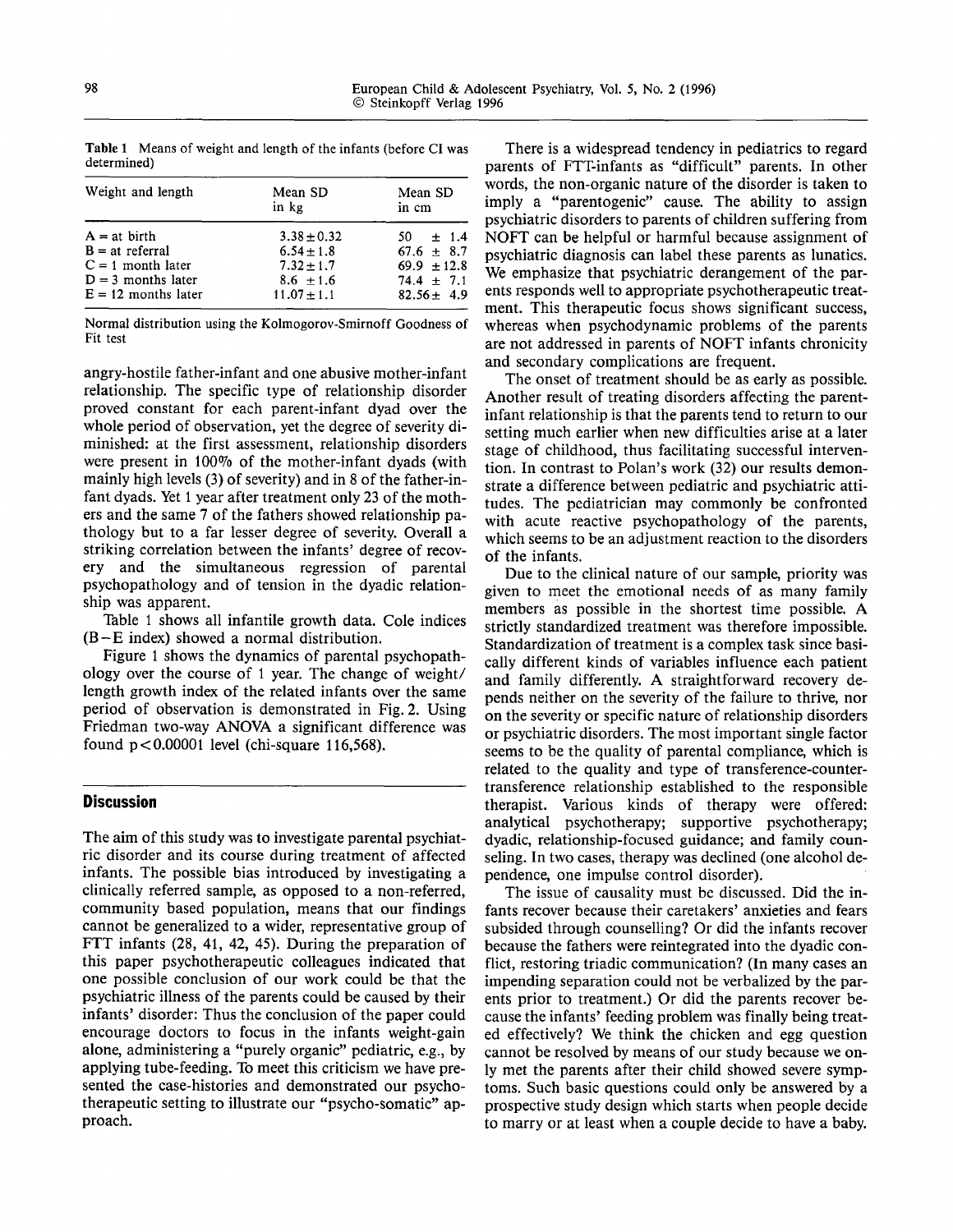We criticize any purely pediatric approach which excludes the parent from the treatment of the FTT-infant. The traditional in-patient method may lead to recovery, when applied to infants classified with such terms as "underinvolved" with avoidant attachment behavior and "psychosocially deprived"; such infants tend to respond well to professional pediatric care. But after discharge, the infants tend to suffer a rapid relapse. In this group, the need is not necessarily for psychotherapy, but rather for psychosocial support such as early intervention, mental health programes and regular growth monitoring. Among our cases of underinvolved relationships (15 infants), there were four infants who were subsequently separated from their parents and transferred to foster care. This subgroup showed the highest rates of inaccessible parental axis I pathology and personality disorders. The notable lack of parental co-operation in accepting the suggested treatment contributed to the decision for foster care in these cases. Here the FTT was just one aspect of a general state of neglect and maltreatment.

The large group of overinvolved and anxious-tense relationships was characterized by strong individuation conflicts, particularly after the age of 7 months. This situation calls for psychodynamic understanding of the conflict: the infant's quest for autonomy, the mother's need to control, and the inability to provide secure parenting. The combined in-patient admission of mother and infant proved most effective in the cases of overprotective, overinvolved and anxious mothering, provided the father was also willing to cooperate. In such cases the inpatient admission of mother and baby seems superior to any other treatment paradigm. We had the impression that the hospital atmosphere itself, be it the technical or laboratory equipment (which was present but not utilized), had a direct therapeutic effect on this group of mothers. In-patient stay in this group with a duration of 7 to 42 days (mean 11.7) proved most convincingly effective in this subgroup, resulting in lasting recovery. In posttreatment care, most of these infants could be sufficiently supported by weekly visits to their family pediatrician, who monitored weight and encouraged the parents. On the other hand, the cases of mixed relationships all demanded some sessions of psychoanalytical psychotherapy, ranging from short-term  $(5-15$  sessions) to longterm  $($  > 100 sessions).

A possible new and effective approach to preventing feeding disorders of infancy would be the detection of caregivers at risk during pregnancy by obstetricians and within obstetric departments by means of questionnaires. Are children of parents suffering from a psychiatric disorder likely to develop FTT? Or does insufficient weight gain of the child provoke feelings of despair in all parents? One difficulty aggravates the other: a vicious circle begins. Detection of mothers at risk would be most promising, including assessment of psychiatric-, personalityand relationship disorders of couples in a longitudinal design.

## **Conclusion**

NOFT is not a static syndrome or disturbance like certain congenital anomalies or metabolic deficiencies. NOFT develops gradually and, with good treatment, can resolve to a *restitutio ad integrum* in most cases. Parental attitudes towards an FTT-affected infant involve a dynamic and interaction-related process, which will change as the course of the illness proceeds. Long-term studies of parental psychopathology must consider this dynamic factor and must be cautious with non-dynamic attributions of any causality, be it of an individual or of interactional nature.

#### **References**

- 1. Altemeier WA, O'Connor SM, Sherrod KB, Vietze PM (1985) Prospective study for antecedents for nonorganic failure to thrive. Journal of Pediatrics 106:  $360 - 365$
- 2. Bell LS, Woolston JL (1985) The relationship of weight gain and caloric intake in infants with organic and non-organic failure to thrive syndrome. Journal of the American Academy of Child Psychiatry 24:447-452
- 3. Belsky J, Vondra J (1989) Lessons from child abuse: the determinants of parenting. In: Cicchetti D, Carlson V (eds) Child Maltreatment. Theory and research on the causes and consequences of child abuse and neglect. Cambridge University Press, Cambridge
- 4. Benoit D, Zeanah C, Barton ML (1989) Maternal attachment disturbances in failure to thrive. Infant Mental Health Journal 10:185-193
- 5. Brewin CR, Andrews B, Gotlib IH (1993) Psychopathology and early experience: A reappraisal of retrospective reports. Psychological Bulletin, 113:  $82 - 98$
- 6. Brinich EB, Drotar DD, Brinich PM (1989) Significance of bond security of the child to the mother for the psychological and physical development of failure to thrive children, Praxis in Kinderpsychologie und Kinderpsychiatrie, 38:70-77
- **7. Bushnell IWR, Sai F,** Mullin JT (1989) Neonatal recognition of the mother's face. British Journal of Developmental Psychology 29:267-279
- 8. Chatoor I (1986) Mother-Infant/Toddler Feeding Scale. Copyright with the Children's Hospital National Medical Center, Washington, DC
- 9. Chatoor I, Dickson L, Schaeffer S, Egan J (1985) A developmental classification of feeding disorders associated with failure to thrive: Diagnosis and treatment. In: Drotar D (ed) New Directions in Failure to Thrive: Implications for Research and Practice. Plenum Press, New York